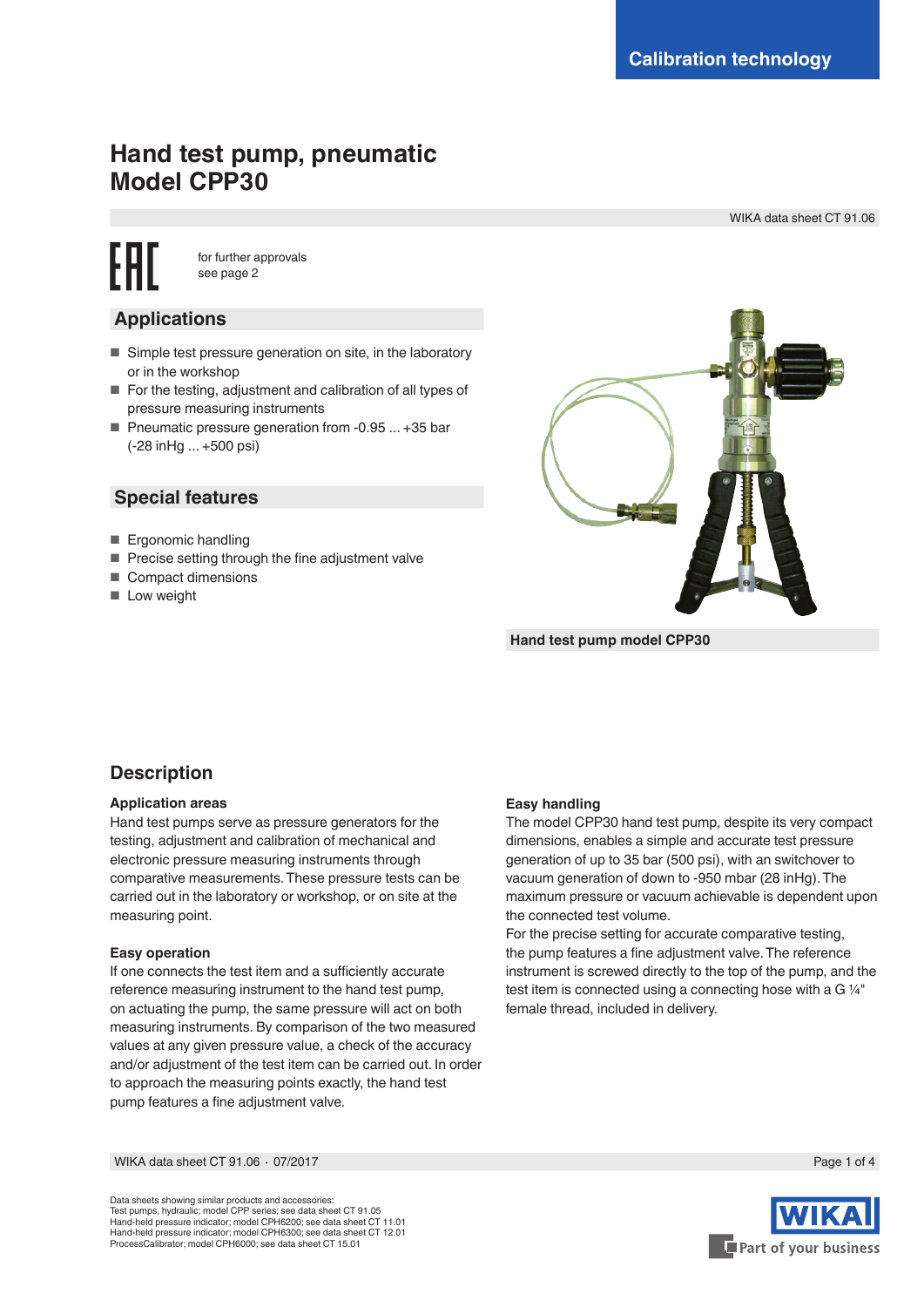| <b>Specifications</b>          | <b>Model CPP30</b>                                                                                                                                                                                                                  |  |
|--------------------------------|-------------------------------------------------------------------------------------------------------------------------------------------------------------------------------------------------------------------------------------|--|
| <b>Pressure range</b>          | $-0.95+35.0$ bar<br>(-28 in Hg  +500 psi)                                                                                                                                                                                           |  |
| Pressure transmission medium   | Air                                                                                                                                                                                                                                 |  |
| <b>Pressure connections</b>    | G $\frac{1}{2}$ female thread for reference instrument, freely rotating; hose with G $\frac{1}{4}$ female thread for test<br>item, freely rotating<br>Option: adapter to 1/4" NPT female thread for reference instrument connection |  |
| <b>Fine adjustment</b>         | Fine adjustment valve                                                                                                                                                                                                               |  |
| <b>Overpressure protection</b> | Adjustable via knurled nut                                                                                                                                                                                                          |  |
| <b>Material</b>                | Chrome-plated brass, anodised aluminium, high-strength plastic                                                                                                                                                                      |  |
| Dimensions (L x W x H)         | 220 x 105 x 63 mm (8.66 x 4.31 x 2.48 in)                                                                                                                                                                                           |  |
| Weight                         | 510 g (1.125 lbs)                                                                                                                                                                                                                   |  |

# **Approvals**

| Logo                     | Description                                   | <b>Country</b>                 |
|--------------------------|-----------------------------------------------|--------------------------------|
| EAL                      | <b>EAC</b><br>Machinery directive             | Eurasian Economic<br>Community |
| $\overline{\phantom{0}}$ | <b>MTSCHS</b><br>Permission for commissioning | Kazakhstan                     |

Approvals and certificates, see website

# **Dimensions in mm (in)**

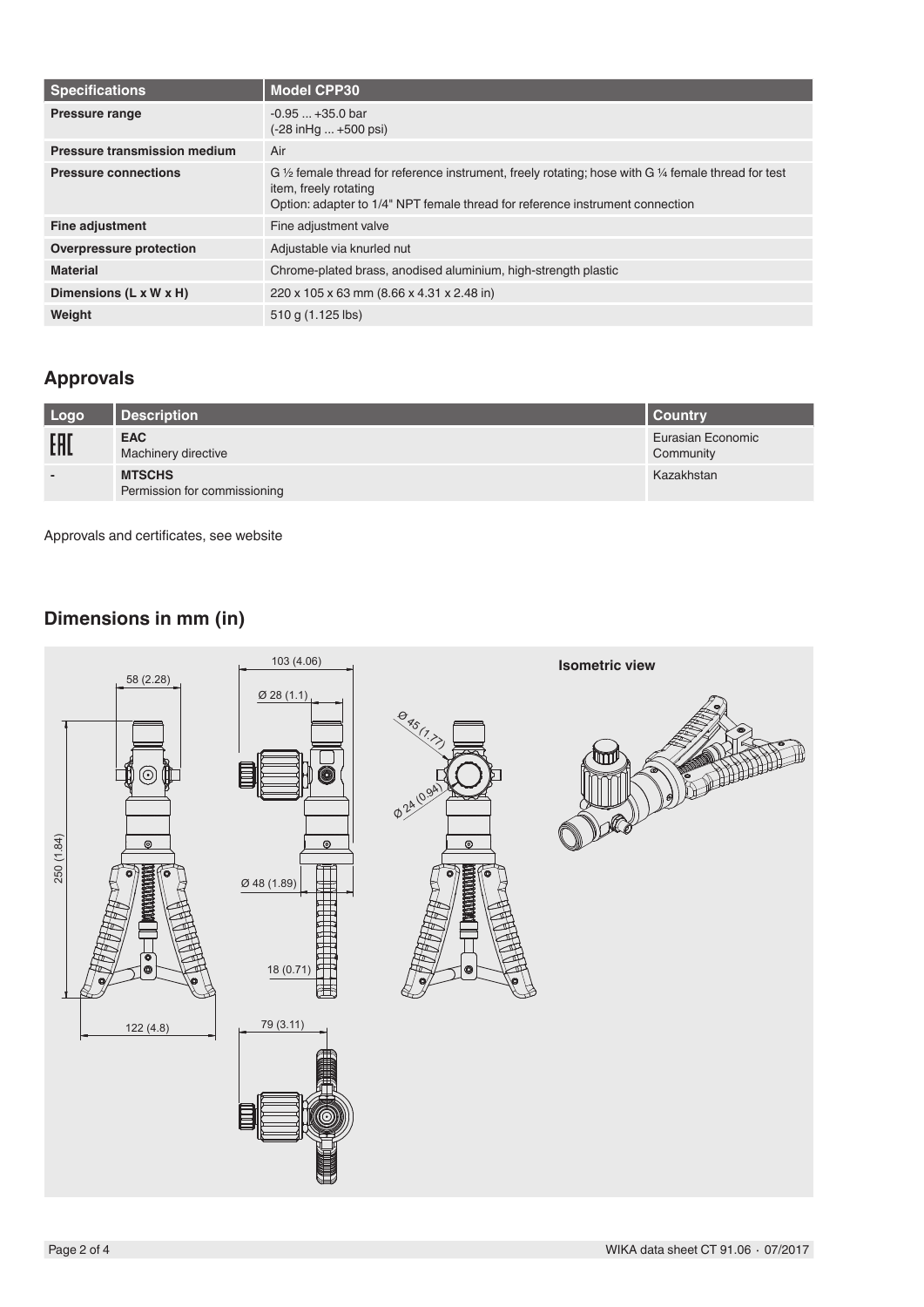

- $(1)$  Pressure connection for reference measuring instrument, G ½ female thread, freely rotating
- 2 Fine adjustment valve
- 3 Pressure relief valve
- $(4)$  Pump handle
- $(5)$  Adjustable knurled nut for setting the pump performanc
- $(6)$  Pressure connection for test item, G 1/4 female thread, freely rotating
- $(7)$  Connecting hose; length 0.5 m (1.64 ft)
- 8 Switchable pressure/vacuum generation

# **Recommended reference pressure measuring instruments**

## **Precision digital pressure gauge model CPG1500**

| <b>Measuring ranges</b> | up to 10,000 bar (150,000 psi) |
|-------------------------|--------------------------------|
| Accuracy                | $0.05\%$ of span               |

For further specifications see data sheet CT 10.51

## **Hand-held pressure indicator model CPH6200**

| <b>Measuring ranges</b> | up to 1,000 bar (14,500 psi) |
|-------------------------|------------------------------|
| <b>Accuracy</b>         | $0.2\%$ of span              |

For further specifications see data sheet CT 11.01

## **Hand-held pressure indicator model CPH6300**

| <b>Measuring ranges</b> | up to 1,000 bar (14,500 psi) |
|-------------------------|------------------------------|
| <b>Accuracy</b>         | $0.2\%$ of span              |

For further specifications see data sheet CT 12.01

# **Precision hand-held pressure indicator model CPH6400**

| <b>Measuring ranges</b> | up to 6,000 bar (85,000 psi) |
|-------------------------|------------------------------|
| <b>Accuracy</b>         | up to $0.025\%$ of span      |

For further specifications see data sheet CT 14.01